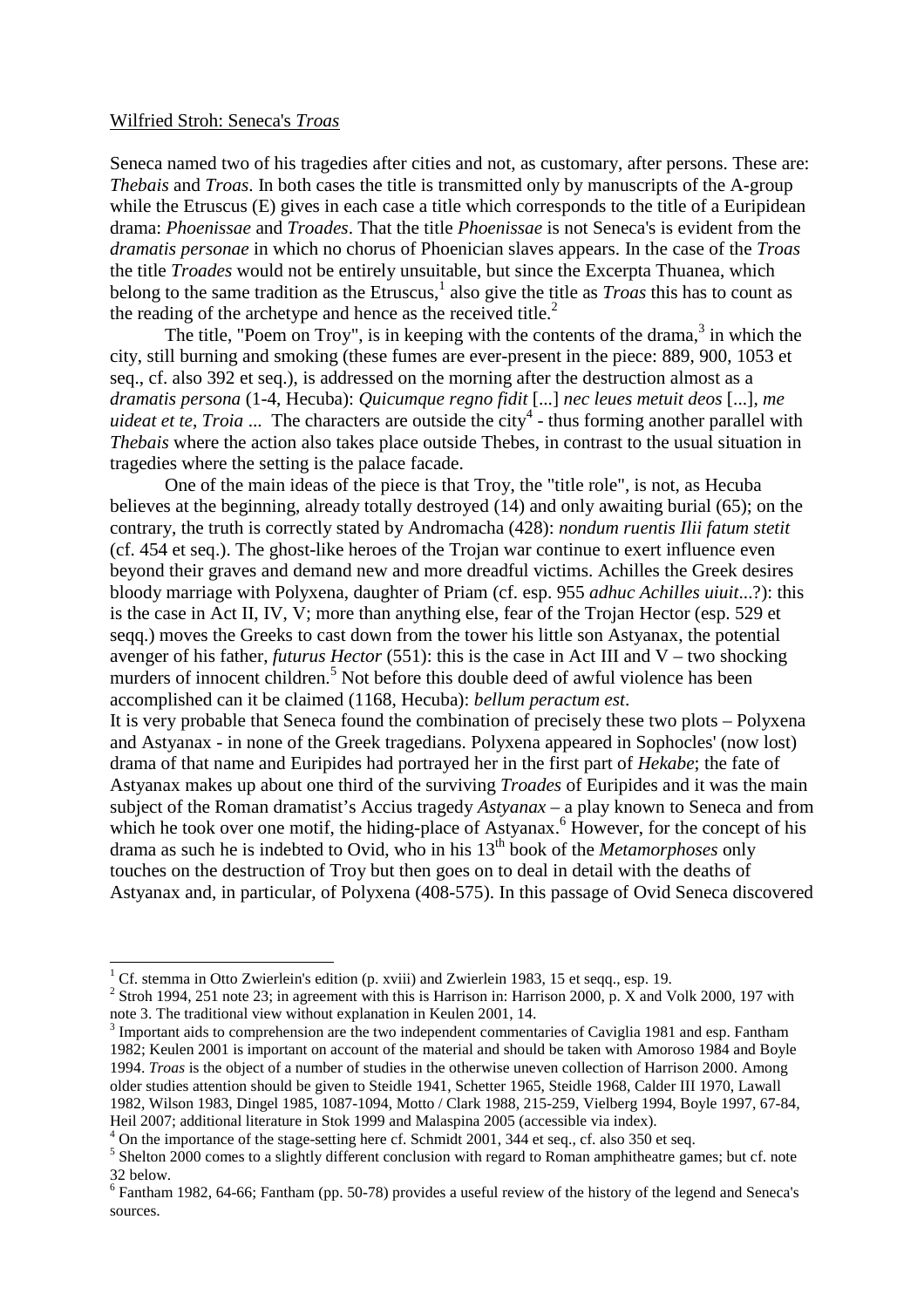the idea that Achilles even after his death remained the enemy of Troy (499-507<sup>7</sup>); here he found those thoughts which recur rondo-like throughout his tragedy (met. 13,464): that the living are more to be bewailed than the dead (Tro.142-163; 576 et seq., 945-948, 967-971; 1171-1174). Longing for death, fear of death and the vanquishing of this fear are the recurring themes of the tragedy (this, too, in contrast to the *Troades* of Euripides<sup>8</sup>). Two symbols of death and transitoriness, the walls of the ruined Troy and the grave of Hector, are constantly visible on stage.

 Hecuba, who is to become the *mater dolorosa* of the piece, opens the prologue and Act I with a speech on the transitoriness of the happiness of rulers, which displays almost philosophical detachment – hardly a wonder, for she has foreseen the fall of Troy since the birth of Paris (28-37) and, as she remarks in a tone of self-irony, has even brought it about herself. Only when she speaks of the murder of her husband Priam (44-56) does her tone become slightly more passionate.

 The Trojan women whom she now urges to lament (63 *lamenta cessant?*) must already be on stage. Either they have been there from the start or have gradually taken their positions in the course of the prologue.<sup>9</sup> Like her previous speech Hecuba's lament, rehearsed and presented with the chorus – an anapaestic *kommos* (*planctus*: 64, 79, 93, 130) –, is by no means a spontaneous cry of pain, but a ritual "dirge" (*lugere*: 68, 82, *luctus*: 97), as is fitting for a chorus which has had ten years' experience of suffering and lamenting (67-78; cf. 97) and in which the mood has, as it were, to be induced step by step. The beginning of the real *planctus* i.e. the ode accompanying the "beating" of the breast (106, 114, cf. 120 et seq.), the head, the arms and the shoulders (117-119) does not occur until line 117; the women make preparation for this by unbinding their hair and baring arms and breasts (87 et seqq.). Fifty anapaests are required for the *planctus* (117-141), then, at Hecuba's command, the song is changed: Priam, up till now the object of lament, should rather be considered blessed, since he has been spared the humiliation of a Greek triumphal procession (!) and may abide with Hector in Elysium (142-163). Exalted in ecstatic visions of the other world, the chorus and Hecuba move off as if a tragedy were already at its end. But it is only the beginning.

 As is correctly noted in the A-tradition (before l. 164: *Taltibius chorus grecorum*), Talthybius, accompanied by a group of Greek soldiers, enters the now empty stage; $^{10}$  they will now be witnesses to the dispute between Pyrrhus and Agamemnon (337) and will naturally sing the second choral ode.<sup>11</sup> The whole of the second act (whose title N.B. is *not Troades*) is dominated in calculated contrast to the first act by men and and by Greeks. The view generally held until recently that the chorus of Trojan women is present as audience during the report of Talthybius and then goes on to sing the second choral ode leads to

l

cited by Motto 1970, 59-62 (s.v. "Death"). – For the motif of death in the Troas cf. the commentary by Fantham 1982 and particularly the studies by Lawall 1982, Motto / Clark 1988, 215 et seqq. and Shelton 2000.

<sup>&</sup>lt;sup>7</sup> It was precisely this passage which Seneca's father had quoted in detail and discussed (contr. 9,15,17). – On the imitation of Ovid throughout the drama cf. Jakobi 1988, 18-41, who however only notes isolated parallels. <sup>8</sup> These themes, however, harmonise with the prose works of Seneca; cf. esp. Leeman 1971; relevant passages

<sup>&</sup>lt;sup>9</sup> The latter option was adopted in the Munich performance of 1993 (partial documentation in Stroh 1994, cf. Vogt et al. 1993). The results of this production with regard to stage-action have been fully incorporated into the present study. It appears that the idea of Seneca's *Troas* as a piece conceived for the stage is winning increasing acceptance. The latest objections, circumspectly raised by Fantham 2000, will probably not convince many. Cf. esp. the essays by Schmidt 2000, 2001, 2004a, 2004b and pp. **???** of the present volume. Theatrical performances of the *Troas* and other tragedies of Seneca from the year 1993 on have been registered under www.klassphil.uni-muenchen.de/~stroh/seneca\_scaenicus.htm (a shortened version is available in the appendix to Stroh 1994 / 2008).

<sup>&</sup>lt;sup>10</sup> It is unnecessary to assume a change of location here, provided one does not (as some commentators do) imagine the Trojan women to be held in a kind of prison camp to which the Greeks have no access. On the unity of location in the drama as a whole cf. Schmidt 2001, 345 with the reference to Vogt et al. 1993, 76 et seq.: for a different view cf. most recently Marshall 2000, Heil 2007, 1.

<sup>&</sup>lt;sup>11</sup> Stroh 1994, 261; subsequently also Keulen 2001, 268 (with additional arguments) and Heil 2007, 1.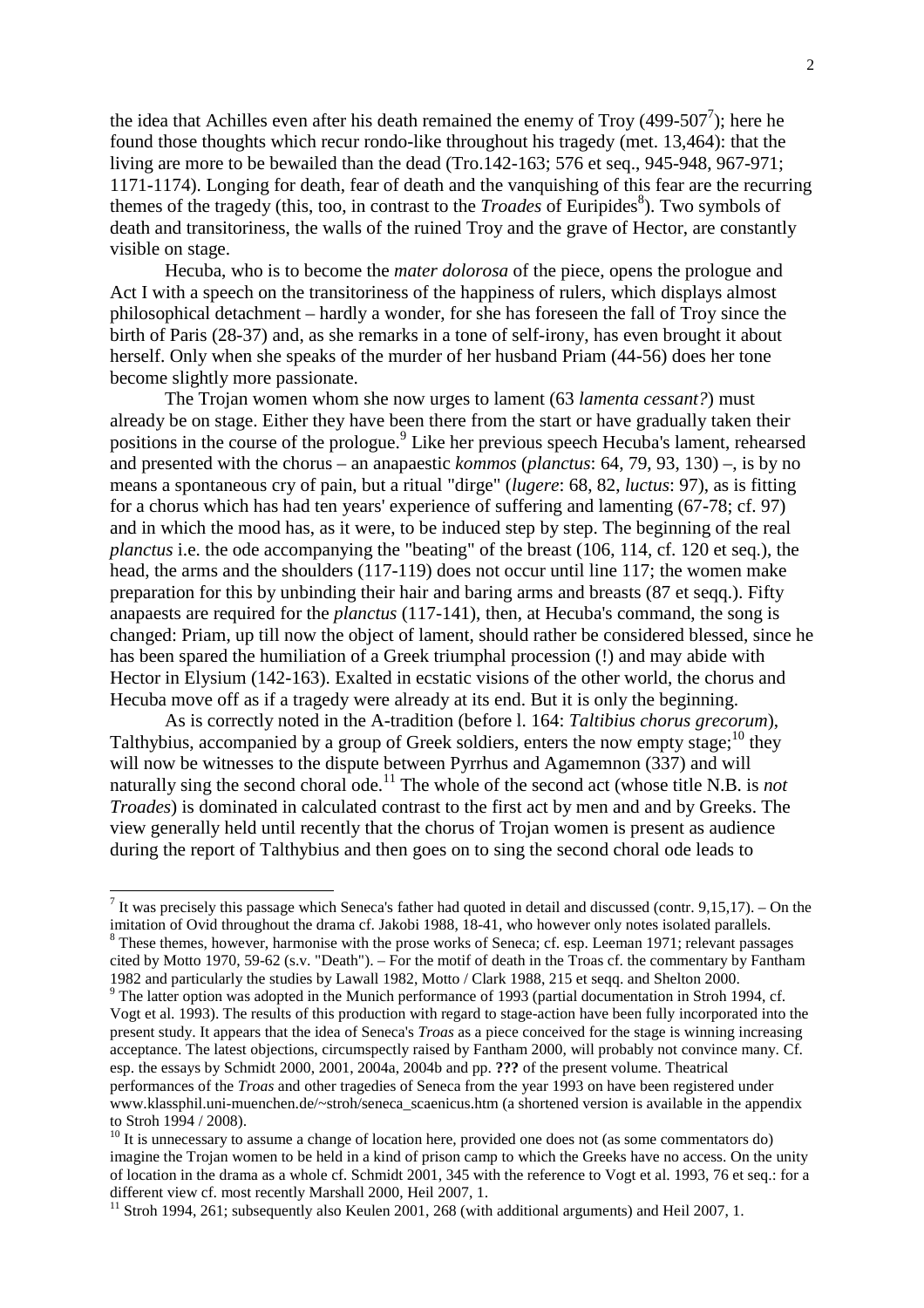hopeless contradictions. Here, for example, is only one: Both Act III and Act IV rest on the assumption that the Trojan women know nothing about the planned executions.

 At any rate, the manifestation of the ghost of the wrathful Achilles which gives the initial impulse to the plot is not actually shown on stage (though this may have been the case in the *Polyxena* of Sophocles); it is only described in the messenger speech of Talthybius. Seneca's aim was probably to leave some room for doubt about the actual truth of this fantastical (169) narrative, delivered with all the refinements of horror  $(168)$ .<sup>12</sup> It is in keeping with this that Pyrrhus and Agamemnon, who clearly do not make their appearance until after the messenger speech, make no reference to this miracle in the course of their dispute about whether Polyxena should be sacrificed.<sup>13</sup> Notably Pyrrhus does not justify himself by referring to any such explicitly formulated wish of his father and mentions only the deeds of his splendid valour (209 et seqq.). What leads him to demand Polyxena at all is only hinted at (cf. 195 and 246): it may be that before l. 203 the beginning of Pyrrhus and Agamemnon's conversation (very abrupt as it now stands) has dropped out of the tradition.

 Achilles' son – choleric and touchy about his honour – and Agamemnon – initially a model of statesman-like reasonableness - engage in a dispute, at first in the form of a rhetorical *agon* (203-291), then in an exchange developing in intensity into stichomythia (292-348); in no way does it follow a purely argumentative course.<sup>14</sup> First the rhetorically bungled demand of Pyrrhus, tactless as it is and even insulting, breaks down in the face of Agamemnon's noble principles  $(250-291, 293-300)$ .<sup>15</sup> Pyrrhus reacts to this with an outbreak of anger which drives him to threaten violence (cf. gesture at 306!) and even regicide (306- 310). Faced with this intimidation Agamemnon suddenly loses his composure and resorts to irritated irony (310-313; 318-321) and insinuations (325 et seq.). When Pyrrhus then adds to his threat of violence an almost open incitement of the present soldiers to rebellion (337 et seq.), the commander-in-chief sinks to the level of undignified denigration of his opponent, making particular reference to his illegitimate origins (342 et seq.). Pyrrhus has only now to hint a third time at violence and perhaps unsheathe his sword (348 *comminus*!) for Agamemnon to back down completely; with a boastful remark to the effect that, were it not for his desire to maintain his customary humanity (350 et seq.), he could easily teach Pyrrhus some proper respect, he delegates the whole affair to Calchas.

 This means that Agamemnon, waiving his original, clear decision, has now reconciled himself inwardly to the sacrifice; indeed he actually suggests a positive decision to Calchas by spontaneously recalling the earlier sacrifice of Iphigenia at Aulis.<sup>16</sup> Calchas, who as a priest is, as it were, professionally committed to matters of sacrifice, sees himself encouraged to demand yet another sacrifice on the basis of some nebulous *fata*, <sup>17</sup> i.e. purely on the basis of

 $12$  For a different view cf. esp. Dingel 1974, 92-94; according to Dingel the objective truth of this manifestation is meant to refute the rational philosophy of the second choral ode.

<sup>&</sup>lt;sup>13</sup> Cf. Schmidt 2004b, 343 et seq. and Heil 2007, 2 et seq. ("the quarrel and the appearance of Achilles, as reported by Talthybius, are reactions to one and the same event [...] the allocation by lot of the Trojan women"). Agamemnon's argument that Achilles would actually be vilified in his prestige as a result of such a sacrifice (293-300) would be meaningless if Achilles himself had unambiguously demanded this show of honour.  $14$  Cf. Stroh 1994, 256 et seq.; slightly different: Littlewood 2004, 91 et seq.

<sup>&</sup>lt;sup>15</sup> Agamemnon here represents Seneca's own views as Anliker 1960, 65-67 rightly understands; cf. Malaspina 2004, 275 et seq. and 287 et seq. Other assessments of Agamemnon are summarised by Keulen 2001, 17.

<sup>&</sup>lt;sup>16</sup> Unlike the present situation the position at Aulis was a genuine emergency since the Greeks were prevented from continuing their voyage by the calm sent by the gods. Quite implausibly some have suggested a comparable calm for Seneca's *Troas* (Schetter 1965, 234; Steidle 1968, 60; Fantham 1982, 233, 239 etc., Dingel 1985, 1088), attempting to see a reference to this in ll. 191 et seqq. and 199 et seqq.; justifiable disagreement in Schmitz 1993, 184-190.

<sup>&</sup>lt;sup>17</sup> It would be at least to some extent consistent with conventional religious beliefs that an enraged deity (as for example Artemis at Aulis) should demand a human sacrifice. When Calchas attributes such a demand to *fata*, he is mixing an archaic concept of Moira with Vergil's notion of *fatum*, which may also make demands on human beings. This has nothing whatsoever to do with the stoic *fatum* (cf. Keulen 2001 on l. 352 for a different view, together with the deceptive reference to the note on l. 124).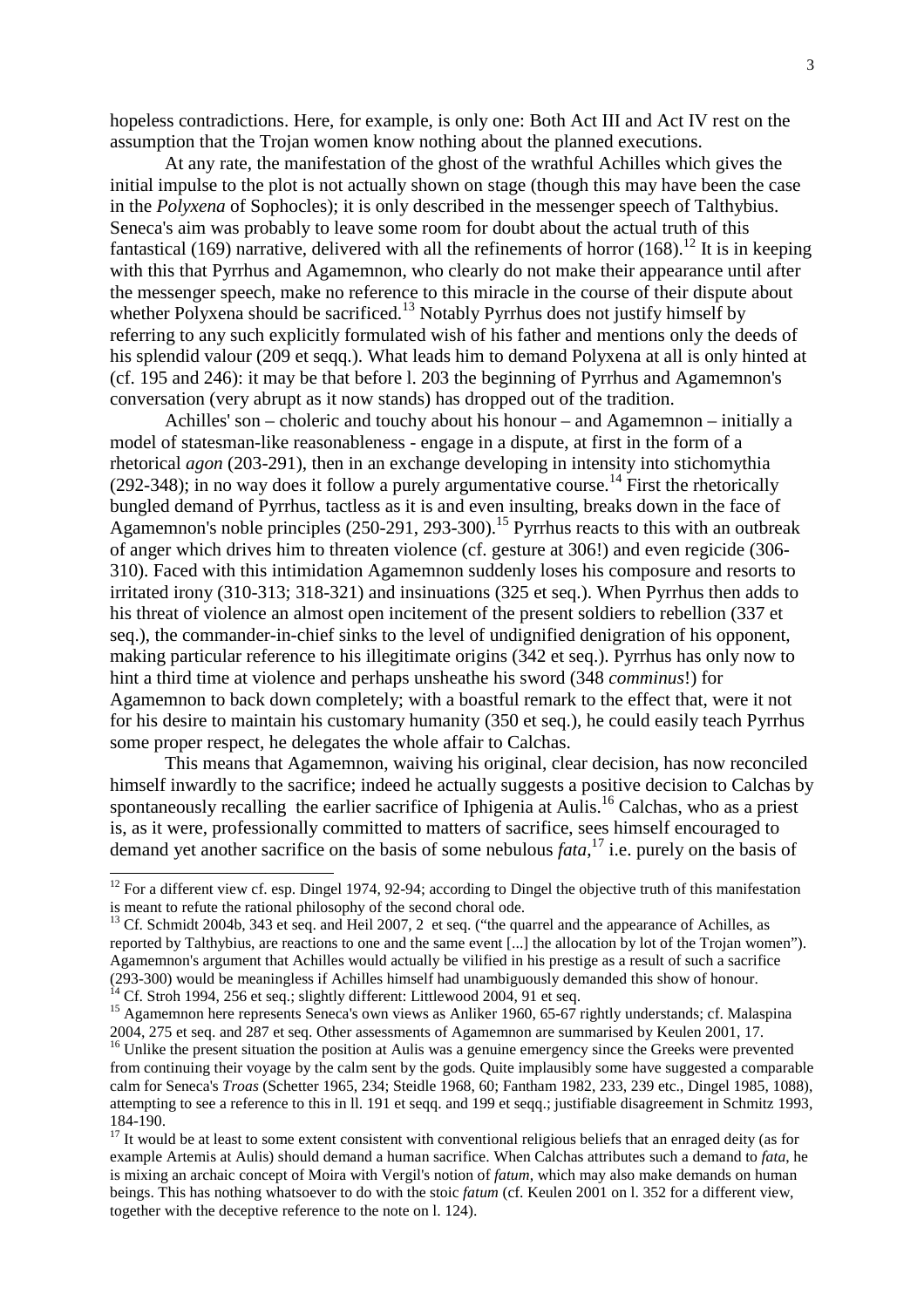his authority as a priest: Hector's son is to be thrown down from Priam's tower. Only after this has been accomplished can the journey home take place.

 The awkward atmosphere created by this priestly death-sentence is taken up in the following choral ode by the Greek soldiers (371-408: in stichic Asclepiads), one of the most fascinating pieces of ancient contemplative poetry.<sup>18</sup> Is it then true, as myth (*fabula*) suggests, that after death a shadow of the human being lives on (370 et seq.) and thus draws out the misery of his existence (377)? Or is man allowed to die wholly, having drawn his final breath (378-381)? The chorus ponders the question and tends to see the solution in the second alternative. This, we will remember, is Epicure's answer – not that the chorus explicitly adopts that philosopher's argumentation, based as it is on a developed form of materialism or atomism. Seneca, avoiding anachronism, lets these Pre-presocratics operate with the generally observed law of mortality  $(382-390)^{19}$ : Just as everything in the world comes to an end, so the soul together with the body will cease to exist (401 et seq.). After death is just the same as before birth (407 et seq.).

 This ode, in which Seneca very clearly pays tribute to the Greeks as the inventors of philosophy (though the view expressed is not necessarily quite his own),  $^{20}$  cannot be understood as a reaction to the alleged apparition of Achilles nor, indeed, is any reference made to the previously announced fate of the young victims-to-be.<sup>21</sup> But it is nonetheless very closely linked to the main theme of the drama – the fear of death and the vanquishing of this fear. Fear of death as fear of the after-life can with the help of simple reflections be overcome – even by the ordinary man.

 It is fear which drives Agamemnon to yield to Pyrrhus; fear is spread by the priest's pronouncement (592); it is fear from which the chorus in the second ode attempts to free itself; in short, fear (*timor, metus*) – from the first report of Talthybius in the second act to Ulixes' terror-trick in the third (164-704), i.e. over a stretch longer than half of the drama – fear is the all-pervading emotion. Andromacha, Hector's widow, who now makes her appearance in the third act (and will presumably remain on stage until the end of the piece), presents a sharp contrast to her loudly wailing attendants (409-411); she remains quite unfeeling except for the one remaining surge of fear (423, 425, 426, 431 etc.) which is roused in her on account of her little son Astyanax whom she has brought with her. In close correspondence with the doctrine of Stoic psychology, this fear is nourished by the hope with which it is linked (462 *spes*):<sup>22</sup> Andromacha, a hero's widow and a hero's mother par excellence, sees in the little Astyanax at her side both the image of her own Hector (464-468), who is still of greater importance to her than her son (459!), and at the same time the future avenger of Troy, to which great end she is presently training him (470-474). Thus at the dream appearance of her husband (438-460), who entreats her to save their son, she is overcome by panic-stricken fear (457 et seq.). The very presence of Hector's tomb on the

 $18$  Even Hamlet's famous soliloquy may have been inspired by this passage (Miola 1992, 38 et seq.).

<sup>&</sup>lt;sup>19</sup> For this reason alone it can hardly be correct when Fantham 1982, 85 (cf. 262 et seq. and Fantham 2000, 18; similarly Littlewood 2004, 94 et seq.) believes that in this choral ode the philosopher Seneca is speaking in his own voice, free of any close reference to the plot. – On the relationship of the ode to Seneca's prose works: Marino 1996.

 $20$  Cf. the literature listed in note 8 above.

 $^{21}$  Interpretations in this direction are presented by Keulen 2001, 268-270; cf. also Dingel 1974 (as above in note 12). An easy connection with the preceding situation would be Lucretius' comment after his indignant description of the sacrifice of Iphigenia: It is fear concerning the soul's fate after death which causes humans to become the victims of religion and its representatives; if people *knew* that death puts a definite end to their woes *aliqua ratione ualerent / religionibus atque minis obsistere uatum* (1, 108 et seq.). This, however is not formulated by Seneca. – Incidentally, with regard to his description of the Calchas scene, I have no doubt that Seneca, who wrote *De superstitione* in the spirit of enlightenment, felt much the same as Lucretius: *tantum religio potuit suadere malorum* (1, 101).

 $22$  Sen. epist. 5,7-9 (following the Stoic Hekaton): similar thoughts in Horace in the Stoic epistles 1,6, 9-11 and 1,16, 65.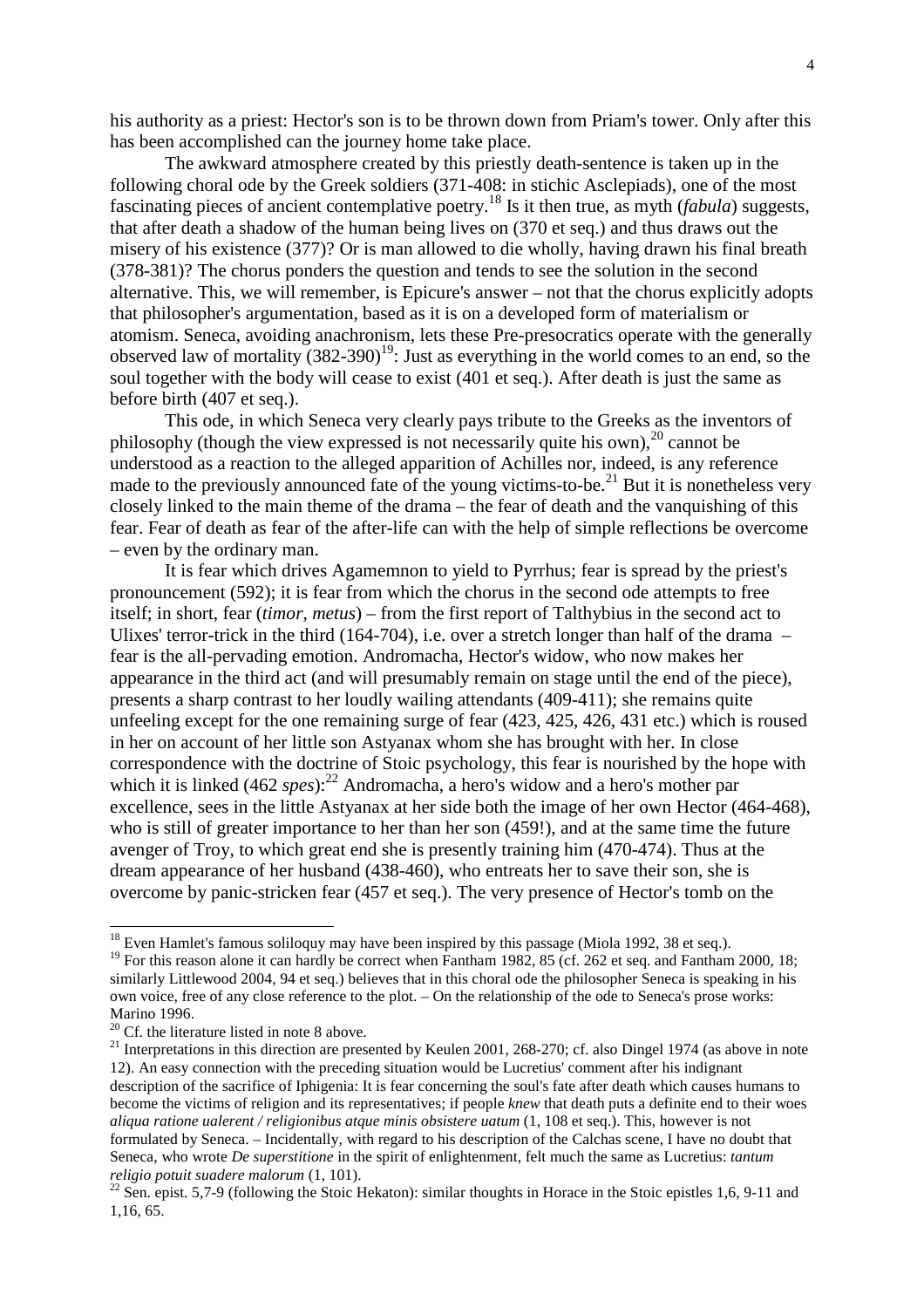stage where she plans to conceal Astyanax – so far quite in possession of her wits (484) – fills her with ominous dread (487 et seq.); this is now transmitted to her little son (503 et seq.), a phenomenon which she grotesquely misinterprets as a clear sign of heroic descent (504 et seq.),  $^{23}$  for young heroes, after all, must be free of fear.

Even Ulixes, Andromacha's opponent, - perhaps in part a self-portrait of the statesman Seneca who was himself hemmed in by so many constraints<sup>24</sup> – is not without fear. When he enters hesitantly (522 et seq.), it is not because he is hatching some plots (523), but because he is suffering from the ambivalence of his own feelings. On the one hand, his allotted task of taking a child from its mother is painful to him (cf. esp. 736); on the other hand, fear concerning the future of Greece (529 et seqq., cf. 737 et seqq.) and of his own son (593) press him to carry out the unavoidable instruction: should the son of Hector remain alive, the Greeks would never be able to feel safe. (The authority of the priest, however, leaves Ulixes fairly cold: 532 et seq., 592 et seq.). Seneca has made it unmistakably clear that this fear is objectively justified: given the opportunity, Andromacha would train her son to be the avenger of Troy; he would then be destined one day to drag Pyrrhus, Achilles' son, and so win posthumous satisfaction for his father (774).

The central section of the third act in which Andromacha and Ulixes confront one another has long been considered a masterpiece of dramatic art.<sup>25</sup> In a reversal of role expectations the "wily" Ulixes openly states his intentions and reasons (524-555), while Andromacha tries to be cunning: Oh, if she only knew where her son was! Her exaggerated grief over the son who has died at an unknown spot (556-567) and the superfluous heroic pathos with which she claims as *animosa mater* to be ready to undergo any type of torture (582-588) indicate clearly to Ulixes that this woman is simulating (568-570, cf. 589 et seqq.). After a pause, however, her second improvised version, according to which Astyanax perished at the fall of Troy and is now "lying among the dead" (603), does finally (accompanied by an oath) make some impression. Ulixes is already preparing to carry the good news to his countrymen (605 et seq.) when, pausing<sup>26</sup> and giving the matter calm consideration, he realises in a monologue (607-618) that Andromacha, whom he has been observing closely, may well be deceiving him even now. Her fear, which in her gestures she cannot keep concealed (616 et seq.), becomes her downfall (618): *magis haec timet quam maeret*.

 Now Ulixes becomes "the genuine Ulixes" (614), the man of cunning whom we have long been waiting for; above all, the master of highly refined psycho-terror. First he shocks Andromacha by describing to her in a hypocritical show of congratulation the manner of death planned for Astyanax (619-622); her reaction is to fall down in a faint, again revealing her maternal fear (623-625); to increase her fear but, more importantly, to win some clue from Andromacha's reaction as to Astyanax' hiding-place he immediately feigns a search and sends his soldiers off to this purpose (627-631). Finally he has a brainwave: if Astyanax is really

-

 $^{23}$  On the disturbed communication between mother and child cf. Stroh 1994, 258 et seq.

<sup>&</sup>lt;sup>24</sup> I refer here to his reaction to the murders of Britannicus and Agrippina, the one alleged, the other undeniable. Föllinger 2005 gives the different view that in the person of Ulixes Seneca wanted to demonstrate "the moral worthlessness of tyranny" (p. 113); but consider just lines 762-765. Ulixes is always as humane as his mission allows.

<sup>&</sup>lt;sup>25</sup> As early as 1874 Klein (generally contemptuous of Seneca) proclaims this act to be "in its pathos one of the most powerful, in its dramatic quality one of the most magnificent pieces in the heritage of classical tragedy as a whole" (p. 386), ranking it even higher than similar passages in Shakespeare. In dramatic power comparable, and similar in respect to the character of the "revelation scene" are the central scene of *Phaedra* (Phaedra – Hippolytus) and the final act of *Thyestes*.

<sup>&</sup>lt;sup>26</sup> Useful comments on the stage-action of this scene in Schmidt 2000, 401-403, 421-423.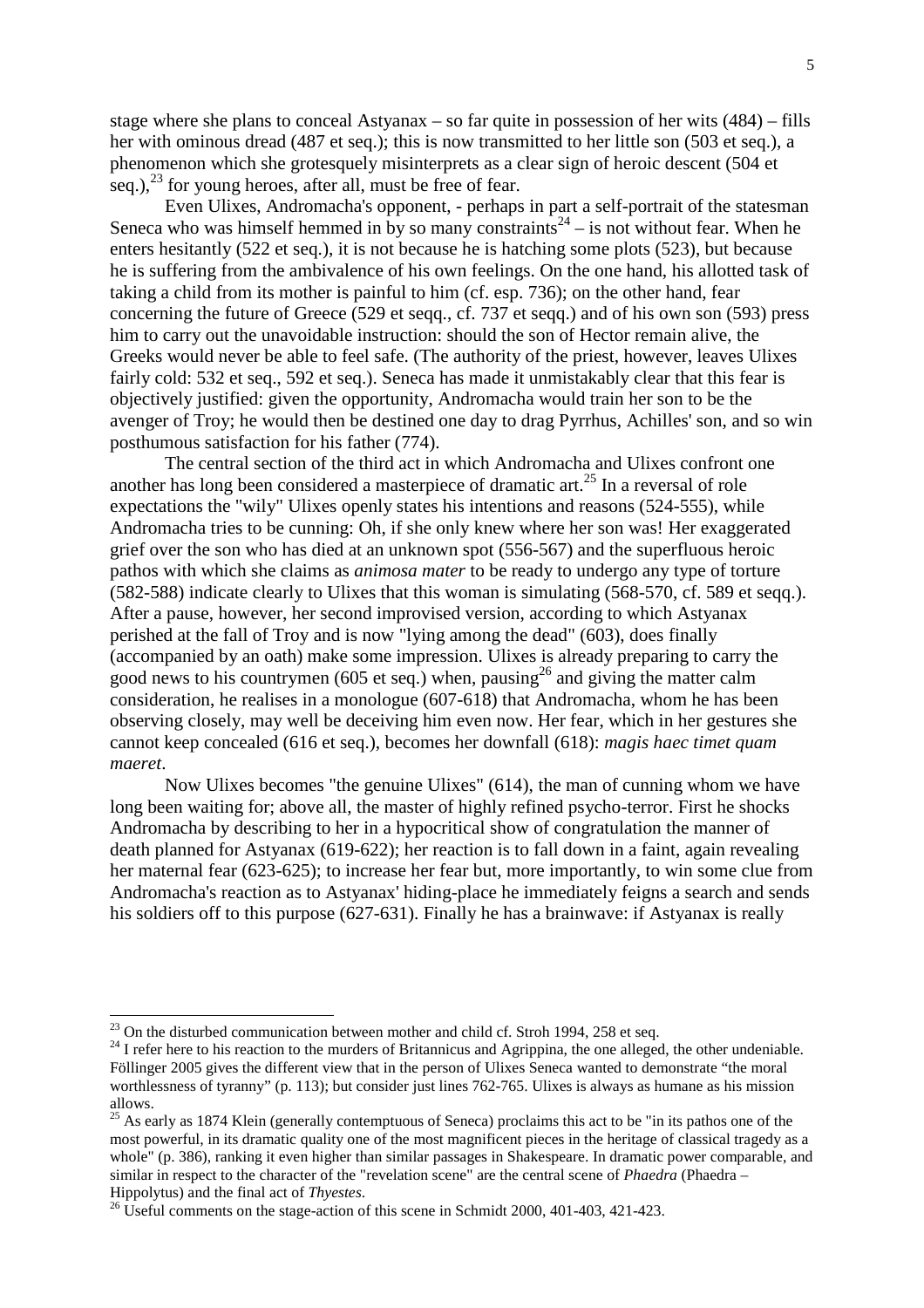and truly dead, then Calchas' orders are that the tomb of Hector must be destroyed (634-  $641$ ).<sup>27</sup>

 HIS tomb! Andromacha, a prey now to a double fear – for Astyanax *and* for Hector – delivers a grotesque monologue of decision (642-662). Although, naturally, the desecration of Hector's tomb must bring with it the discovery and death of Astyanax, she still thinks she is in a position to decide between son and husband; finally she decides for Astyanax – not on the basis of a mother's love but from a need for revenge (662): *serua e duobus, anime, quem Danai timent*.

 But Andromacha, the victim of her emotions, cannot uphold even this illusory decision. When Ulixes now really looks like going to attack the tomb (663 et seqq.), she is suddenly once more obsessed by the idea (673-676) she must defend Hector and announces that she intends using force to protect the tomb (671-677). With a cry recalling Leonore's "Kill first his wife!" – *me me sternite hic ferro prius* (680) -, Andromacha throws herself in the path of the approaching soldiers – but in vain: *repellor, heu me* (681). All that remains to her, powerless as she is, is the wild hope, fast becoming a hallucination, that the dead Hector will protect his tomb himself (681-685). Only the actual attack on the tomb brings her back to her senses. All at once she realises that Astyanax' fate is sealed, even if she abandons Hector (686-691).

 Immediately she is once more the skillful tactician who in an instant changes her plan and throws herself at the knees of Ulixes (691), even grovelling at his feet (692 et seq.); invoking the most humane principles (694-697), she entreats him twice to have mercy: *miserere matris* (694 and 703) – with an additional comment at the end which both reveals and conceals her true emotions (703 et seq.): *unicum adflictae mihi / solamen hic est*. Understandably Ulixes permits himself no emotional reaction to this Andromacha: *exhibe natum et roga* (704). First the son ...

 When Andromacha sings in anapaests (705-735) to bring Astyanax from the burial mound she gives us a final sample of her theatrical art: she kneels down, showing Astyanax how to stretch out his arms and beg Ulixes to have pity (708 et seqq.); but at the same time she transforms him into a living picture of the child-Priam who once long ago was also supposed to have knelt before Hercules (718 et seqq.). The effect of her performance is not lost on Ulixes who almost apologises for the heartlessness to which the raison d'état compels him (736-738). However, when Andromacha, full of pathos, tries to demonstrate the absolute harmlessness of her quite innocent little child, he has no more time or patience to repeat his earlier considerations (536 et seqq.), but, recalling the command of Calchas (749), breaks off the discussion sharply.

This is a turning-point;  $28$  Andromacha, seeing only now that she has no chance any longer, abandons the pretence she has been keeping up since l. 556 and gives her emotions free rein: first to her anger at Ulixes before whom she has had to humiliate herself so long (750-756); then come the *dolores* (762), the *lacrimae* and the *fletus* (765, cf. 785 et seq.), for Ulixes, always as humane as possible within his time limits, allows her to make her final farewell. Here in our economically structured tragedy genuine tears flow for the first time – those mentioned in the kommos (67, 116, 131, 142) were of a ritual nature - , here for the first time unfeigned, spontaneous pain and grief find their expression as Andromacha now weeps for her son and the loss of all the hopes placed in him (766 et seqq.). Yet, as a genuine hero's mother and in spite of her deepest sorrow, she succeeds in deriving from the execution of her son a little comfort for her pride (789 et seq.): ... *occidis paruus quidem, / sed iam timendus* ...; and again, almost ecstatically, she sends him away to Troy's hall of heroes beyond the

 $27$  On the basis of Seneca's text it is not possible to be certain if Ulixes pretends this intention because he already knows from Andromacha's darting looks (631 *quid respicis*...?) that Astyanax is hidden in Hector's tomb, or if he only wants to shock her with this plan of desecrating the tomb. The former possibility is the more probable.

<sup>&</sup>lt;sup>28</sup> It corresponds exactly to the turning-point in Sen. Med. at l. 530.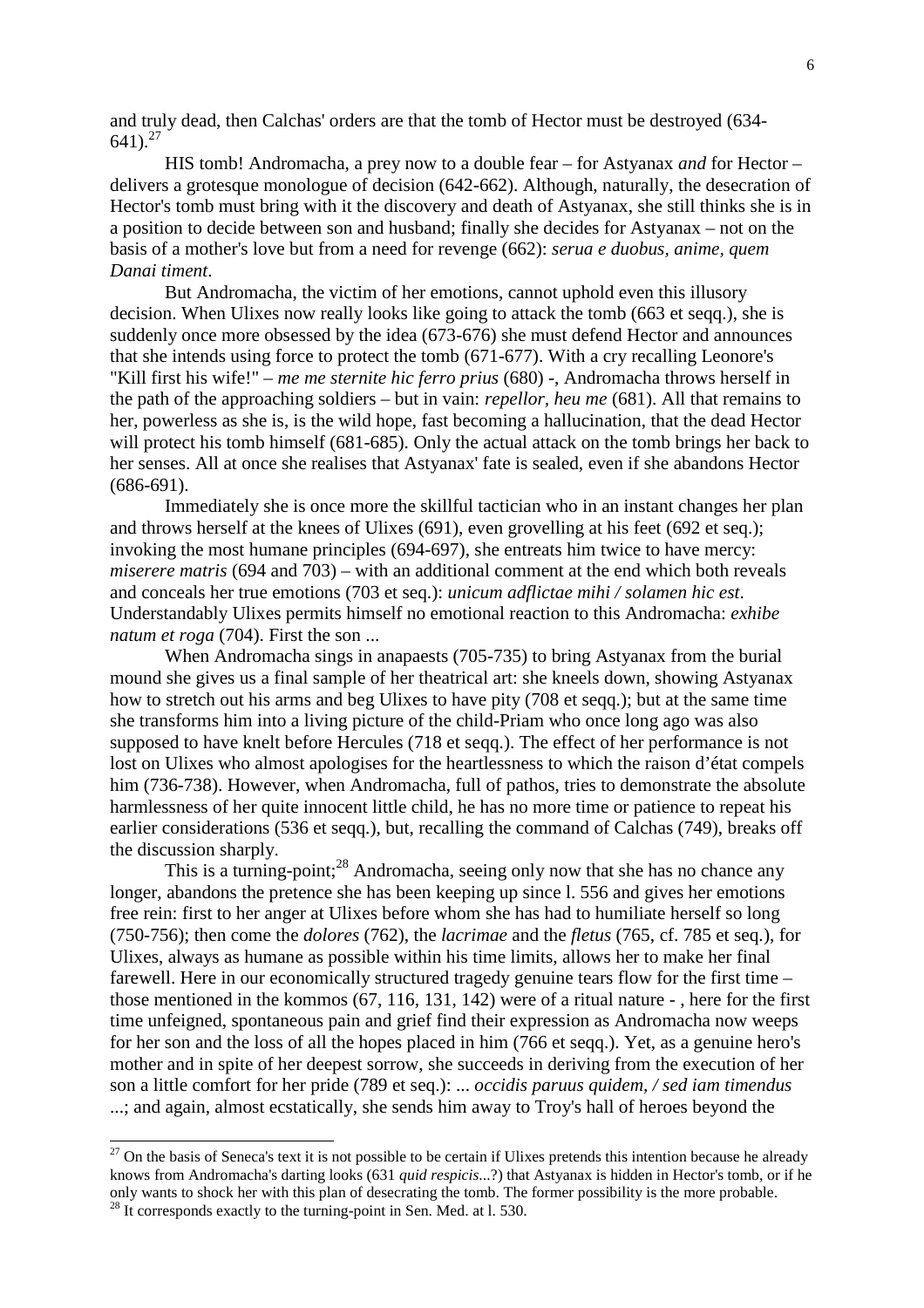grave (791): ... *i, uade liber, liberos Troas uide*. One can understand why the boy cries (his only words): *miserere mater*! (792). This mother is pitiless.

 The last part of the act shows again Andromacha exclusively as a hero's widow. Now that Astyanax has lost his function as bearer of hope he is transformed into a messenger of love: it is his task to carry not just the torn-out hair, the kisses and the tears but also her final message (802-806): "Return like Achilles!" ( a provocation calculated to make Hector react). While Ulixes then has the child dragged away she buries her face in a piece of clothing she has taken from Astyanax; her intention is not to caress this, a souvenir of her maternal love, but to examine it for possible remains of Hector's ashes (809-812)! Probably she remains on stage in this striking attitude until the next act.

 The Trojan women now reappear on stage and in a short choral ode we see women who in sharp contrast to Andromacha have already come to terms with their fate and are preparing themselves mentally for their future in Greek captivity (814-860). The pleasant, rather superficial ode is written in charming Sapphics and its main purpose is to allow the viewers to recover a little after the onslaught of the most contradictory passions in the previous act.<sup>29</sup>

 The fourth act matches the third in pathos. In content, too, it forms almost an exact parallel to the third. There the task was to trace Astyanax, the first victim for sacrifice; here Polyxena must be induced to agree to a pretended marriage with Pyrrhus, which is in reality a bloody union with Achilles: at the end of both acts we see the victims dragged off (813 *abripite*, 1003 *abreptam*). Here intrigue is employed immediately. The task is given to Helena, who after ten years at Troy must now against her will collaborate once more with the Greeks; she describes to Polyxena all the pleasant aspects of such a splendid match (871-882) – and without delay a row of maidservants are on the spot to dress up the girl appropriately for her wedding (883-887). In a dumb show<sup>30</sup> Polyxena rejects the offered wedding-dress and is supported in this by her cousin Andromacha who attacks Helena as the real cause of the world conflict (888-902). At first Helena tries to defend herself, indicating her own suffering (903-923), but finally, overcome by her own pain and the pain of the other side, she can restrain her tears no longer (925-927) and confesses the truth: No wedding is planned, Polyxena's blood must be shed ... (938-944). Wonder of wonders! Now, all of a sudden, Polyxena accepts the wedding-dress (945-948). Death is open to her and death is her choice. While she joyfully prepares for the wedding with all the servants running excitedly to and fro, Hecuba falls to the ground, only now overcome by her suffering and bursting into uncontrollable weeping (949 et seqq.). This contrast between mother and daughter gives emblematical emphasis to one of the main ideas of the play: being obliged to live may be a much harder thing than having the choice of death.

 Once more the end of the act is turbulent. Pyrrhus appears in wordless pantomime – his "bride", too, speaks never a word -; Hecuba throws herself in his path crying "Kill me!" (1000-1003). While he brutally drags off Polyxena (who would just as willingly follow him joyfully), her mother summons all her strength to hurl a curse of revenge on the Greek fleet with which she herself must soon depart (1005-1008), and that, worst of all, as the booty of Ulixes. How far distant is this desperate woman from the philosophic figure of the first act! After Andromacha and Helena she is now the third to shed uncontrollable tears. Thus in the bond of weeping, in the shared desire for death<sup>31</sup> we see the common feelings of these three very different women : the *mater dolorosa*, the hero's widow, the noble *femme fatale*.

 As after the third act there follows here a rather more frivolous choral ode in gently touching mood set in Sapphics (1009-1055): *Dulce maerenti populus dolentum*, "Grief shared

 $29$  For this function of choral odes cf. Stroh 1994, 261-263.

<sup>&</sup>lt;sup>30</sup> On the stage-action of this scene cf. Stroh 1994, 259 et seq.; in agreement with this Schmidt 2001, 350.

<sup>31</sup> 963 et seq., 1169-1177: Hecuba; 418 (cf. 968, 969): Andromacha; 925-927: Helena. Steidle 1941, 227 (cf.

<sup>229)</sup> was right to recognize in the "increase of suffering" a structural principle of the piece.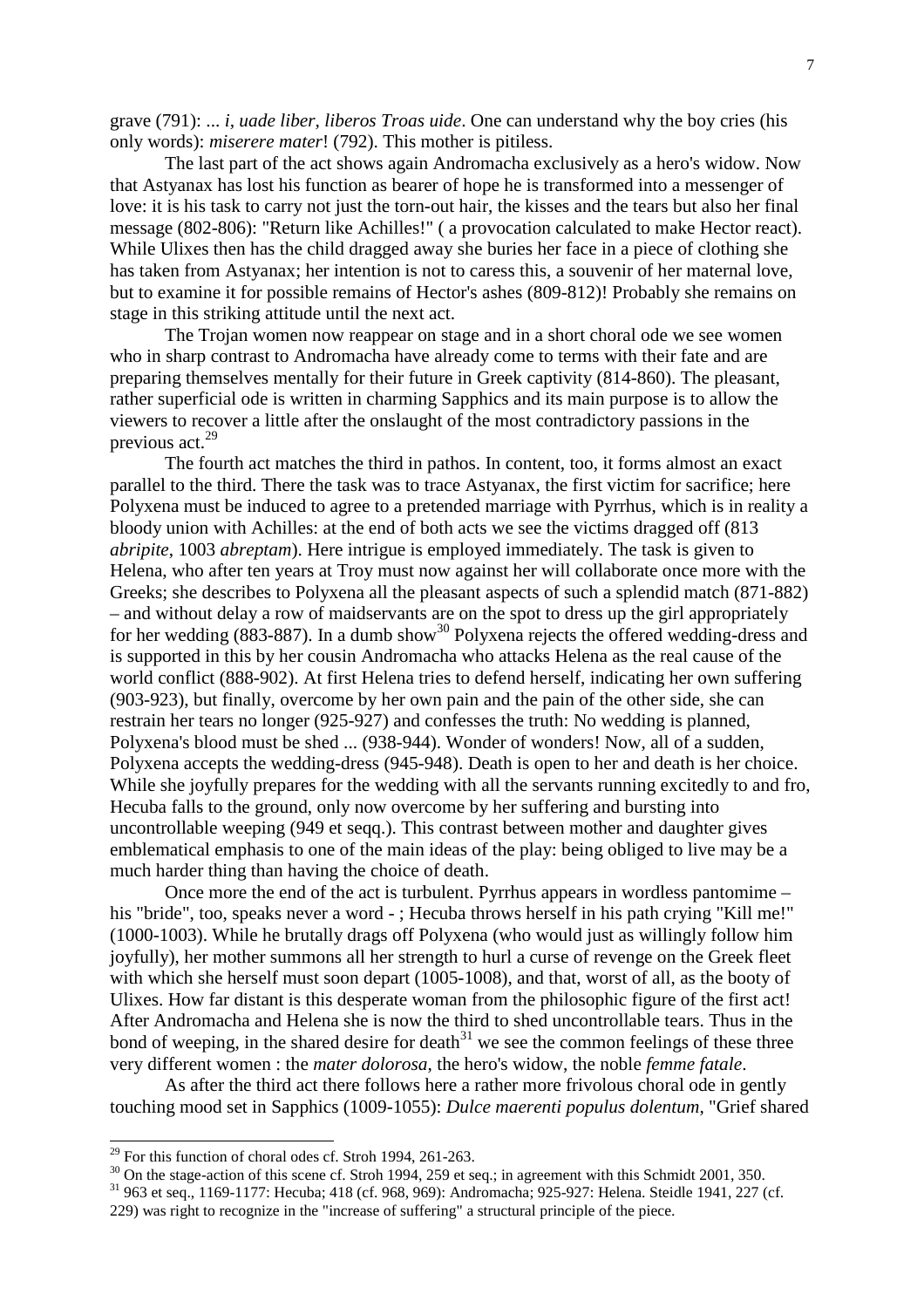is grief halved" – but not because it does one good to weep away one's sorrows on the shoulder of a friend but because it helps to know that other people enjoy no better a lot than oneself (1023). After this rather heartless reflection the thought moves associatively to that moment in the future when all must finally leave Troy, when the smoke of Troy will be nothing but a faint spiral on the horizon ... Once more Seneca here is not trying to penetrate deeper into the emotions which have been aroused; rather he wishes to create a contrast to these.

 The fifth act deals in a two-part messenger speech with the noble, fearless deaths of Astyanax and Polyxena (1064 *uterque letum mente generosa tulit*); it is the only act which relies on the spoken word alone. Though the pictures are undeniably powerful in which Seneca via the messenger<sup>32</sup> describes not only the behaviour of the two youthful victims but also the behaviour of the audience at the execution - almost theatre within the theatre (1125 *theatri more*) -, nothing of what is said is actually presented visually. This is quite surprising when one considers that Seneca at the end of *Phaedra* does not hesitate to have the corpse of Hippolytus brought on stage piece by piece (and in other places, too, shows no disinclination towards horror scenes, particularly at the end of his plays). Here he has decided *not* to imitate Euripides (*Troades* 1123 et seqq.), who had the dead Astyanax brought in on Hector's shield so that he might be mourned. Seneca clearly did not wish to have the end of his play marked by the desperate mourning for the dead – almost unavoidable if the corpses had been actually produced – but by the exemplary courage with which his figures met their deaths: Astyanax, proud as a young lion, offers resistance to his execution (1092-1098) and anticipates it by a voluntary leap (1102 et seq.); Polyxena on Achilles' funeral mound courageously faces the thrust of Pyrrhus' sword (1151 et seq.) and even in the throes of death tries to make the earth heavy for her dead "bridegroom" (1158 et seq.) – a patriot almost beyond the last breath of life.

This, the final act, is also brought to a conclusion by Hecuba, symbol of the now utterly wasted Troy. This time her words are no curse but a moving prayer to *Mors*, the silent heroine of the drama. Why, she asks, does she come only to children and not to her, the woman bent with years? (1171-1177): a dry summons calls all the women to the ships: "Departure!" (1178 et seq.).

With good reason Joseph Justus Scaliger described our tragedy as "the first of all Seneca's" (*omnium Senecae* [...] *princeps*);<sup>33</sup> Daniel Heinsius placed it far above the *Hekabe* of Euripides,<sup>34</sup> and Martin Opitz, who also considered it "the finest among the Roman tragedies",<sup>35</sup> translated it into German – probably the first German translation of any ancient tragedy (1625). Any monotony is only on the surface; certainly the three central acts are full of the most exciting, carefully motivated action; the third act, the first "police interrogation" of world literature, is in its structure perfectly unique, recalling something finely calculated at a drawing boad. The art of characterisation to be found in the six main figures, male and female, will stand comparison with anything in Sophocles or Ibsen.

 Above all Seneca has succeeded in turning one theme of his reflections, the *meditatio mortis* as precondition of the successful life, into the subject of a drama. Two children, Astyanax and Polyxena, accomplish what many adults, including an Agamemnon, fail to achieve: mastery of the fear of death. This does not necessarily mean that our tragedy is the bearer of a specifically Stoic message, often hastily ascribed to Seneca. The two young heroes are in fact *too* young to be genuine Stoical sages; and, strictly speaking, their patriotic fury

-

 $32$  Since at the end the messenger summons the women to the ships (1178 et seq.), he must be a Greek (as, for example Fantham 1982, p. 366 believes); it is all the more noteworthy that he, under the influence of the events, brands the action of the Greeks as *scelus* (1057, 1129) and *nefas* (1119).

<sup>33</sup> Letter to Salmasius 20.11.1607; quoted from Friedrich G. Welcker*, Die griechischen Tragödien mit Rücksicht auf den epischen Cyclus*, Suppl. II.3, Bonn 1841, 1453, note 53.

<sup>34</sup> In *L.& M. Senecae* [...] *Tragoedias animadversiones et notae*, ²1620; quoted in Vogt et al. 1993, 105

<sup>35</sup> *Gesammelte Werke*, Vol. 2, Stuttgart 1978, 431: "die schönste vnter den Römischen Tragödien"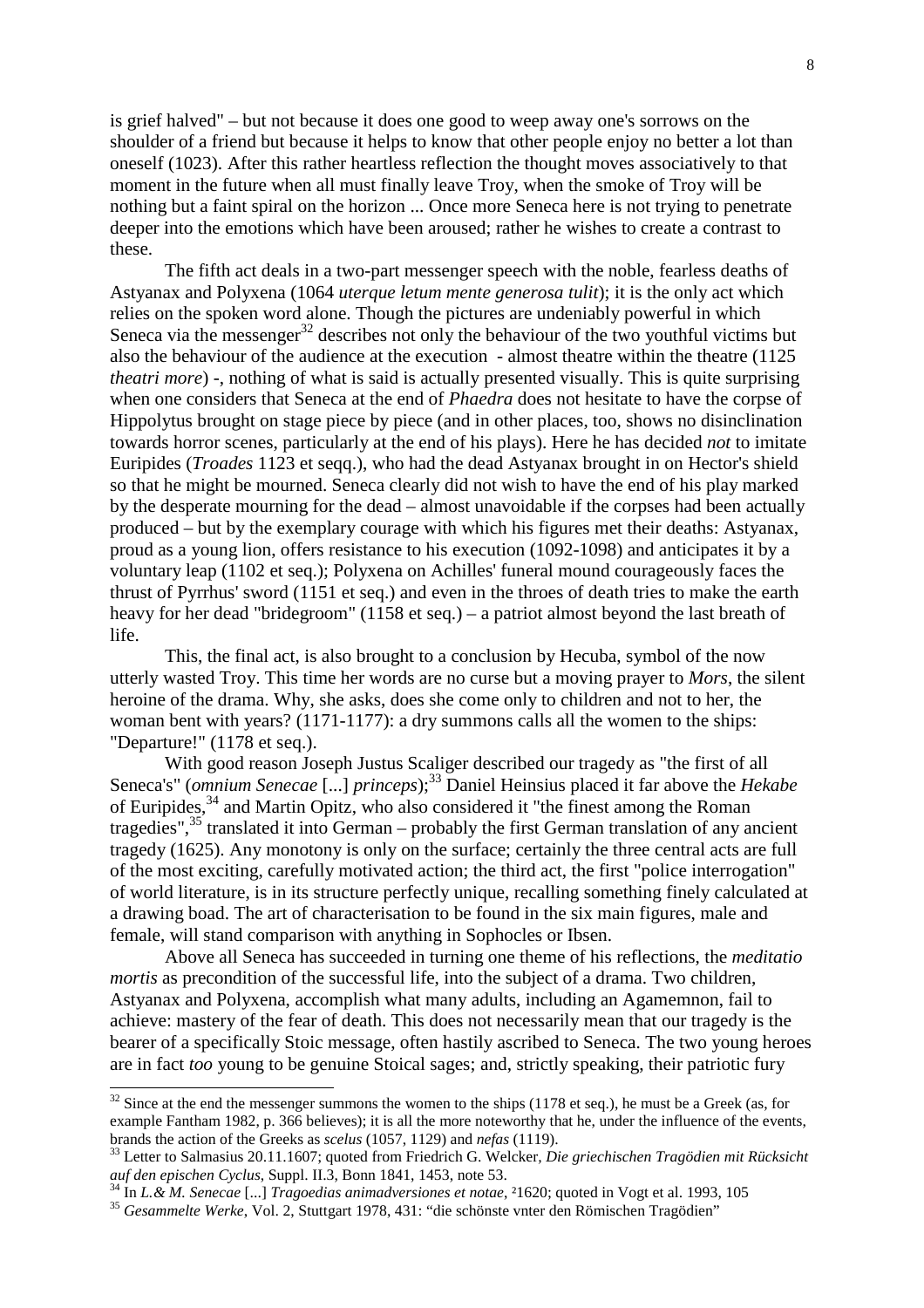must in the end disqualify them from such a role. Nevertheless, as *argumentum a minori* they are witnesses to the fact that life is not the very greatest of all possessions.

 The philosopher Seneca knew of two alternatives concerning death (corresponding approximately to Socrates' opinion in Plato's "Apology" and to Cicero's in his fist book of the "Tusculan Disputations"): death is either total nothingness – and therefore not to be feared – or there is perhaps a happy continuation of life for the soul freed from the body.<sup>36</sup> Seneca' s drama leaves the question open. The first choral ode, sung by the women of Troy, enthuses irrationally about blessed Elysium; in the second the Greek men wrestle with the problem in argument and come to the conclusion that they can welcome death as a nothingness. As a contrast to these earnest odes which take away death's sting and to the increasing pathos of the last three acts we have the two choral odes which separate them. Here we listen to the song of women who have almost shaken off the horrors of war and who are calmly and a little sentimentally trying to accustom themselves to the idea of the next stage of life in a new homeland. Thus in some of his choruses Seneca is not above giving expression to ordinary people's<sup>37</sup> philosophy of life.

- Amoroso 1984: Filippo Amoroso (ed.), *Seneca uomo di teatro? 'Le Troiane' e lo spettacolo,*  Palermo [with Latin-Italian edition and commentary]
- Anliker 1960: Kurt Anliker, *Prologe und Akteinteilung in den Tragödien Senecas,* Bern
- Billerbeck / Schmidt 2004: Margarethe Billerbeck / Ernst A. Schmidt (eds.), *Sénèque le tragique*, Fondation Hardt, Genève (Entretiens sur l'antiquité classique Vol. 50)
- Boyle 1983: A(nthony) J(ames) Boyle (ed.), *Seneca Tragicus: Ramus Essays on Senecan Drama,* Australia (Aureal Publications)
- Boyle 1994: A(nthony) J(ames) Boyle (ed.), *Seneca's Troades: Introduction, Text, Translation and Commentary*, Leeds
- Boyle 1997: A(nthony) J(ames) Boyle, *Tragic Seneca: An Essay in the Theatrical Tradition*, London / New York
- Caviglia 1981: Franco Caviglia (ed.), *L. Anneo Seneca, Le Troiane: Introduzione, testo, traduzione e note,* Roma
- Dingel 1974: Joachim Dingel, *Seneca und die Dichtung*, Heidelberg

- Dingel 1985: Joachim Dingel, "Senecas Tragödien: Vorbilder und poetische Aspekte", *ANRW* II 32.2, 1052-1099
- Fantham 1982: Elaine Fantham (ed.), *Seneca's Troades: a Literary Introduction, Text, Translation and Commentary,* Princeton N. J.
- Fantham 2000: Elaine Fantham, "Production of Seneca's 'Trojan Women', Ancient? and Modern", in: Harrison 2000, 13-26

<sup>36</sup> epist. 24, 18: *mors nos aut consumit aut exuit*. More in Fantham 1982, 78-92 ("Death and the Dead in Seneca's 'Troades'"), a chapter well worth reading. Cf. note 8 above.

<sup>&</sup>lt;sup>37</sup> A certain banality for the themes of the choral odes is even prescribed by Horace, ars 197-201. In other respects as well Seneca seems to me to have fulfilled all the demands made of tragedy by Horace.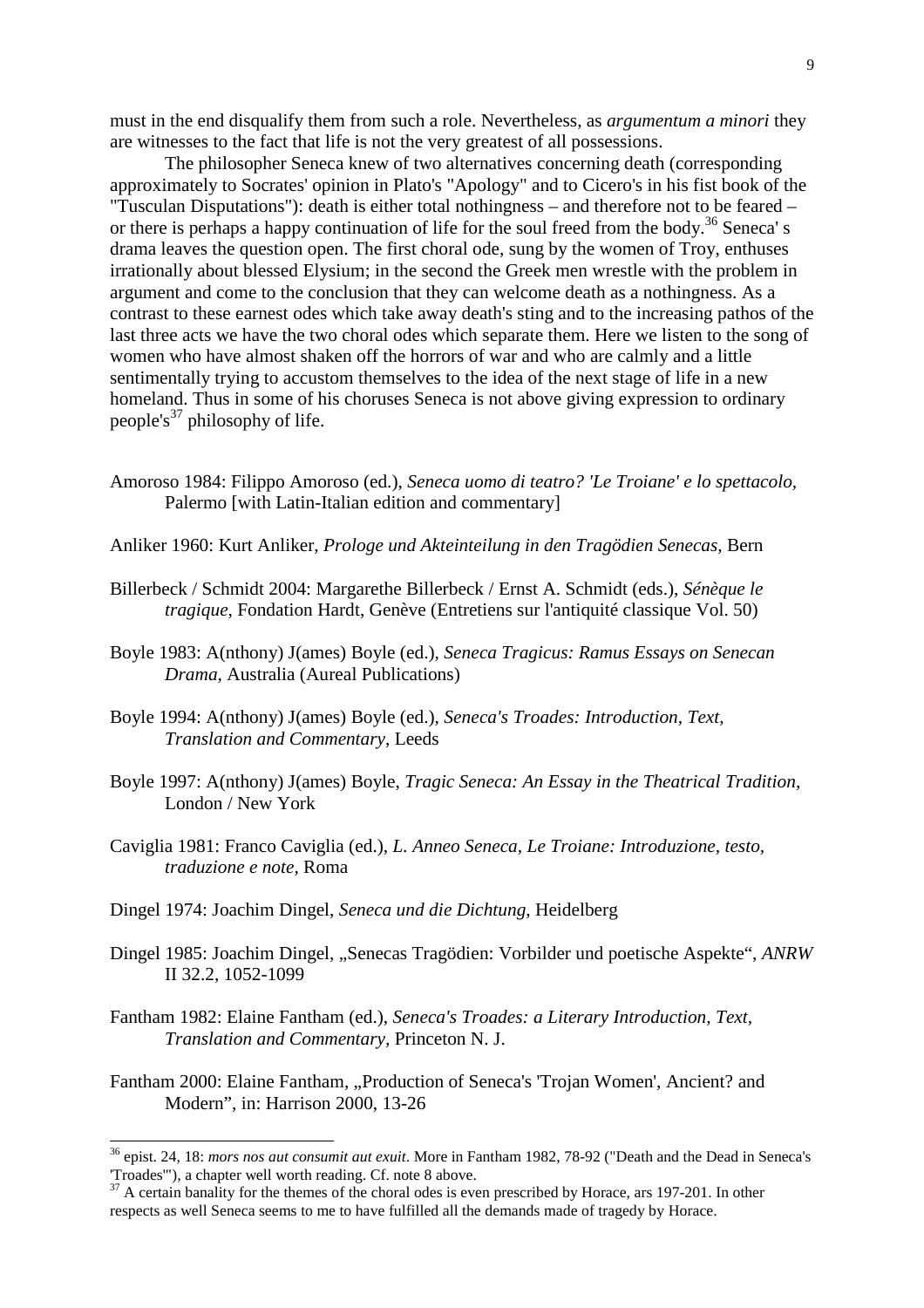Föllinger 2005: Sabine Föllinger, "Die Gestalt des Odysseus in Senecas Troades", in: Thomas Baier et al. (eds.), *Seneca: philosophus et magister*, Freiburg/Br., 105-115

Harrison 2000: George W.M. Harrison (ed.), *Seneca in Performance*, London

- Heil 2007: Andreas Heil, "The Second Act of Seneca's Troades" (unpublished ms., 10 pages)
- Jakobi 1988: Rainer Jakobi, *Der Einfluß Ovids auf den Tragiker Seneca*, Berlin / New York
- Keulen 2001: Atze J. Keulen (ed.), *L. Annaeus Seneca Troades: Introduction, Text and Commentary*, Leiden / Boston / Köln 2001 (= Diss. Groningen 2000)
- Klein 1874: J(ulius) L(Leopold) Klein, *Geschichte des griechischen und römischen Drama's*, Vol. 2: *Die griechische Komödie und das Drama der Römer*, Leipzig
- Lawall 1982: G. Lawall, "Death and Perspective in Seneca's Troades", CJ 77, 244-252
- Leeman 1971: Anton D. Leeman, "Das Todeserlebnis im Denken Senecas" (first 1971), in: A.D. L., *Form und Sinn: Studien zur römischen Literatur*, Frankfurt/M. etc. 1985, 257-267
- Lefèvre 1972: Eckard Lefèvre (ed.), *Senecas Tragödien,* Darmstadt
- Littlewood 2004: C.A.J. Littlewood, *Self-Representation in Senecan Tragedy*, Oxford
- Malaspina 2004: Ermanno Malaspina, "Pensiero politico ed esperienza politica nelle tragedie di Seneca", in: Billerbeck / Schmidt 2004, 267-320
- Malaspina 2005: Ermanno Malaspina (ed.), *Bibliografia Senecana del XX secolo*, Bologna, 2005
- Marino 1996: Rosanna Marino, "Il secondo coro delle , Troades' e il destino dell'anima dopo la morte", in: Luigi Castagna (ed.), *Nove studi sui cori tragici di Seneca*, Milano, 57- 73
- Marshall 2000: C.W. Marshall, "Location! Location! Location! Choral Absence and Dramatic Space in Seneca's 'Troades'", in: Harrison 2000, 27-51
- Miola 1992: Robert S. Miola, *Shakespeare and Classical Tragedy: The Influence of Seneca*, Oxford
- Motto 1970: Anna Lydia Motto, *Guide to the Thought of Lucius Annaeus Seneca,* Amsterdam 1970
- Motto / Clark 1988: Anna Lydia Motto / John R. Clark, *Senecan Tragedy*, Amsterdam
- Schetter 1965: Willy Schetter, "Zum Aufbau von Senecas Troerinnen" (first 1965), in: Lefèvre 1972, 230-271